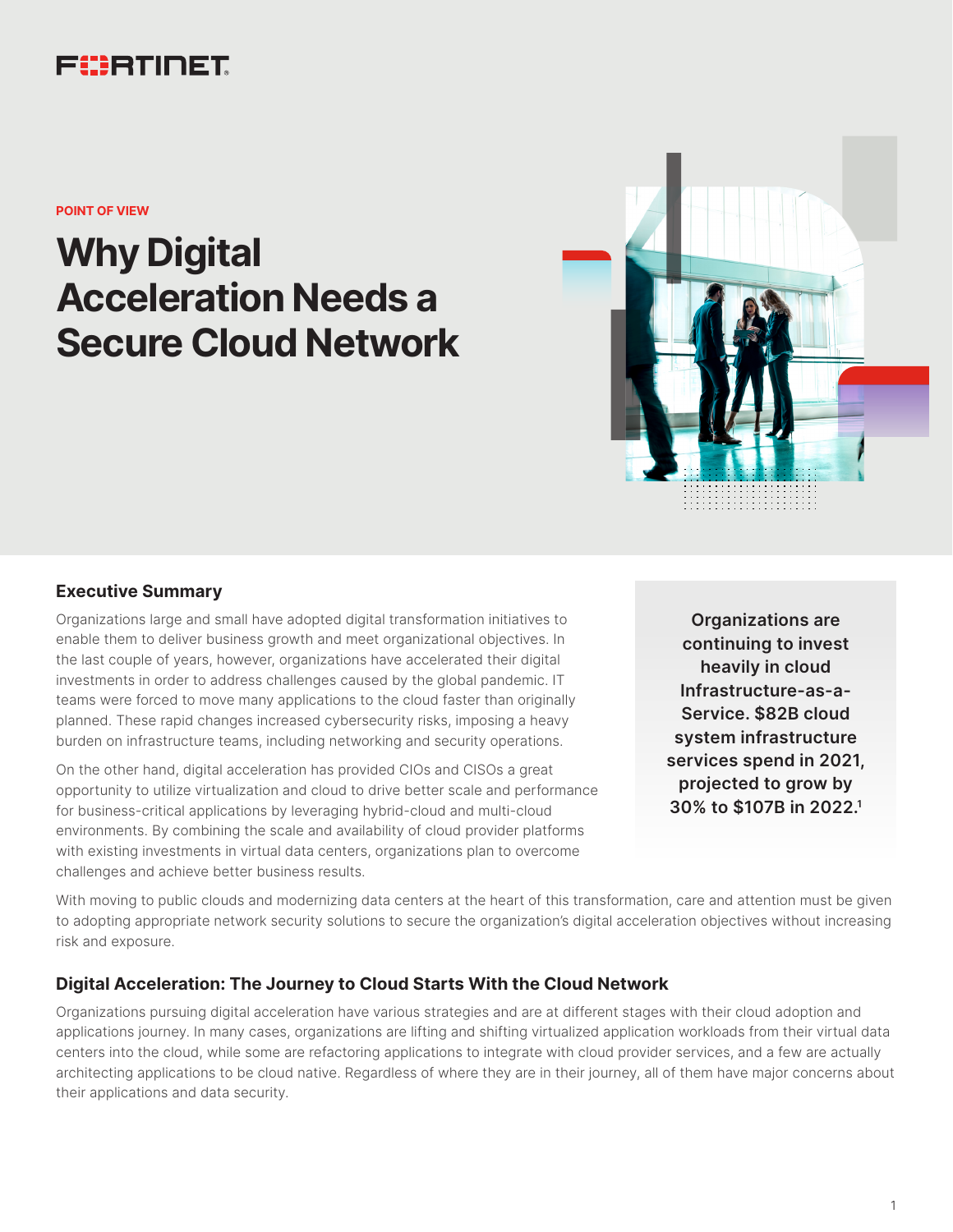For most organizations, securing this application journey to the cloud begins with securing the network that connects their users, branches, and data centers to the cloud. As a next step, they focus on securing the cloud network that connects to cloud provider services and workloads in the public cloud and hybrid cloud. Organizations at an advanced level of cloud maturity then move on to securing the networks that connect their application infrastructure in a multi-cloud deployment. Getting the cloud network ready for deploying applications causes plenty of challenges, including setting up a robust cloud perimeter for every network setup by various types of users, implementing advanced security for compliance, and streamlining their network and security operations without being run over by runaway cloud costs.

# **Cloud Network Security Challenges and Trends**

Because cloud transformation plans and application journeys vary across organizations, network security challenges differ depending on the maturity of the cloud deployment. There are, however, some fundamental challenges that are the same across organizations. Here are some key challenges faced by organizations deploying applications into public and private clouds:

#### **n** Internet-based inbound threats

Inbound traffic can come into a cloud network over the internet from external users, such as customers, partners, and suppliers. Remote workers are also another source of this inbound traffic. A variety of threat actors utilize effective techniques to exploit known vulnerabilities to infiltrate the cloud network and launch attacks or drop payloads with malware or ransomware that may impact organizations negatively and even damage their brand and reputation.

#### **E** Uncontrolled outbound communications

This type of communication from a cloud deployment happens when outbound web traffic attempts to connect to lowreputation sources (based on the domain or hostname). These connections could be established by malicious spyware or malware trying to exfiltrate sensitive data or connect to an external command-and-control server. On the other hand, the traffic could originate from developer workloads contacting developer tools like GitHub, or it could be application workloads contacting outside servers for software updates.

#### **Example 1 Lateral movement of threats**

In the cloud and virtualized data centers, there is typically no control or protection put in place to inspect the traffic flowing between different virtual networks or between workloads in the same virtual network. This leaves room for malicious internal actors to introduce threats that can quickly propagate through the virtual data center or in the cloud. Another important threat vector to consider is the software supply chain and open-source software, which may have been compromised. Developers inadvertently use these resources, thereby introducing external threats that can also propagate laterally and launch catastrophic attacks.

#### **Example 3 Limited bandwidth for secure connectivity into the cloud**

As organizations accelerate their use of cloud services, they onboard traffic at many locations, including HQ, on-premises data centers, branches, and remote locations. In many of these cases, they may use virtual private network (VPN) technology to connect to the cloud. Organizations have an option to use cloud-provider VPN gateways. Still, most of these gateways do not offer the bandwidth performance needed to deliver the best application experiences to users across different locations.

#### **Figure 1** Fragmented management and policy infrastructure

When organizations start using more than one cloud provider, and may even continue to use their virtual data center or private cloud, then their operations teams are burdened with many new environments. They have to manage different consoles and set up different policies across these diverse platforms. This leads to a higher cost of training and may leave security gaps among the various environments.

## **An Effective Roadmap To Protect the Cloud Network**

The application journey for any organization essentially lays out the evolution of their cloud transformation, which in turn drives the roadmap for rolling out their cloud network security.

It starts with the lift-and-shift phase of the application journey, which is essentially the organization's cloud migration phase. In this phase, they are **focused on providing secure connectivity** from various locations to the application workloads in the cloud.